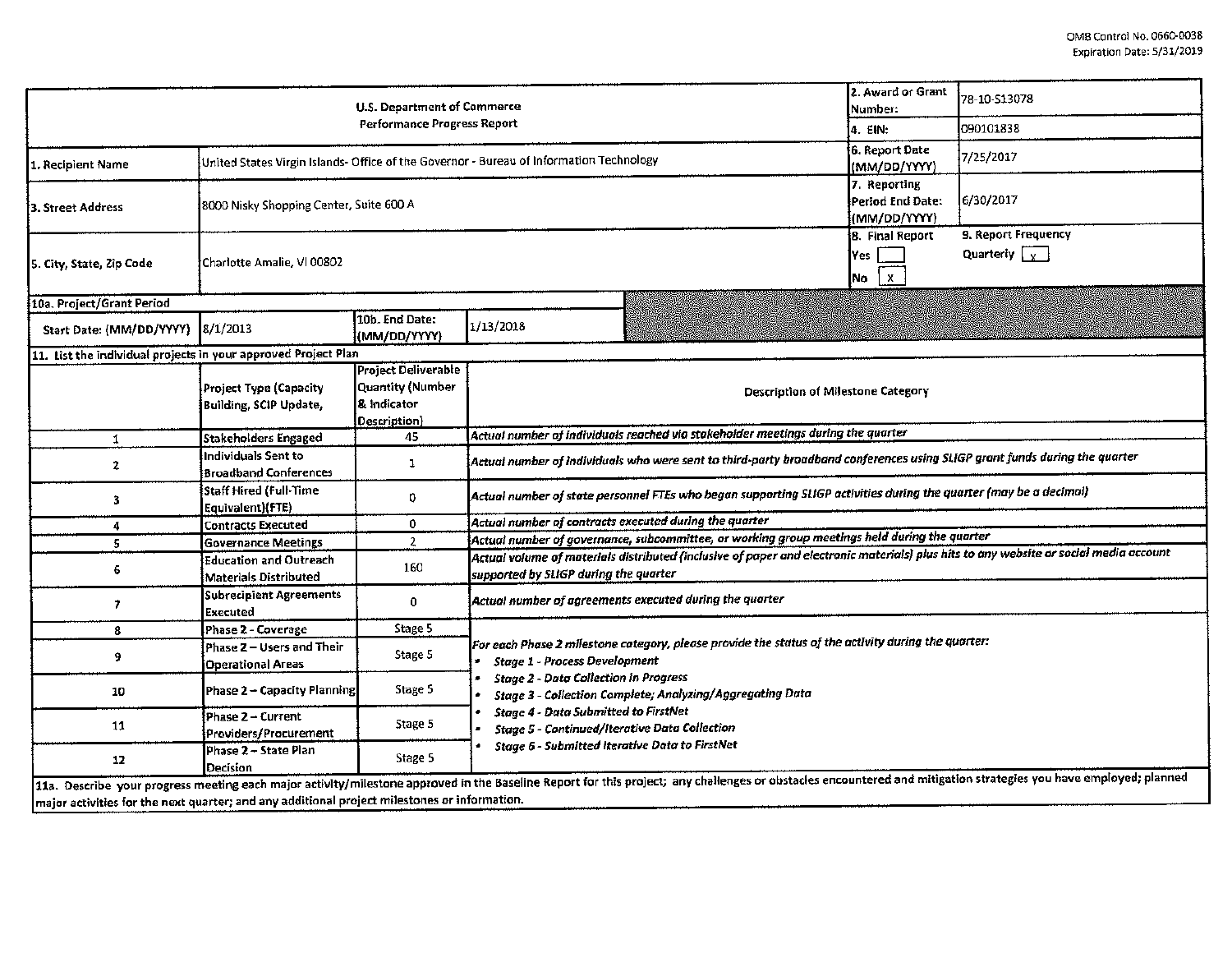Milestone Activities: - Deputy Director Cleveland Carbon attended the FirstNet SPOC meeting in Dallas - Director Riddick and Khanisa Figaro attended the SWIC/SAFECOM conference in May, 2017. - Notified stakeholders of the April 19th, State-Plan release award via email. - firstNet and AT&T presented to the Territory-wide Communications lnteroperabl\ity Board on June 26th. - firstNet and AT&T hosted a State-Plan review session at Government House St. Croix on June 27th. - Worked with SLIGP to meet requirements for additional funding through the NTIA. - FirstNetVI collaborated on a Video Surveillance System assessment project that involves public safety stakeholders from both the public and private sectors. -David Parris named as the new SWIC for the Virgin Islands. Other activities: - Participated in th First Net State-Plan webinar - Participated in monthly FirstNet Regional Meetings. - Participated in SLIGP Quarterly Meetings. Planned Major activities for next quarter: - Expand governance body to include non-profit organliations, as well as other public safety agencies. - Schedule a minimum of three {2) Education and Outreach events. - Host State Plan advisory group meeting. - Submit Governor's Opt-in/Opt-out decision 11b. If the project team anticipates requesting any changes to the approved Baseline Report in the next quarter, describe those below. Note that any substantive changes to the Baseline Report must be approved by the Department of Commerce before implementation. No additional request for change is anticipated at this time. A revised baseline/expenditure plan was submitted to the SLIGP team in quarter ending 6/30/2015. llc. Provide any other Information that would be useful to NT1A as lt assesses this project's progress. Director Riddick named David Parris as the new SWIC for the U.S. Virgin Islands. Utilizing the Initiative Working Group (IWG) remains a major focus for our FirstNet outreach efforts. FirstNetVI is focused on preparing the Governor for his Opt-in/Opt-out decision. 11d. Describe any success stories or best practices you have identified. Please be as specific as posslble. Maintaining relationships with established stakeholders and providing periodic updates on project efforts. Engaging stakeholders to take lead roles in IWG has been helpful to the success of our local efforts. 12. Personnel 12a. If the project is not fully staffed, describe how any lack of staffing may impact the project's time line and when the project will be fully staffed. The 2015 grant extension coupled with the modified budget has revealed that budgetary constraints that are significantly impacting the projects progress. Financial assessment conducted in December 2016 revealed that SLIGP funds for personnel services and fringes will be exhausted by late July 2016. Consideration for any available funding is being requested of NTIA in order to fulfill our staffing requirement throughout the term of the performance period. 12b. Staffing Table - *Please in dude all* stoff thot *have contributed time* to *the project. Please da nat remove individuals from this table.*  Job Title **FREX** FTEX FTE RESOLUTION Project (s) Assigned Program Manager 1 0 0 Program Management of SLIGP Grant as delineated above in 12a Resigned January 2016<br>Program Manager 2 100 Program Management of SLIGP Grant as delineated above in 12a Resigned January 2016 Program Manager 2 100 100 Program Management of SLIGP Grant as delineated above in 12a Hasina Harris is 61T's new financial manager Provide financial management for SLIGP grant (unfunded) and as a set May 2016. Mrs. Harris will provide support for SLIGP. **Financial Manager 1 1 1 1 1 1 1 1 1**